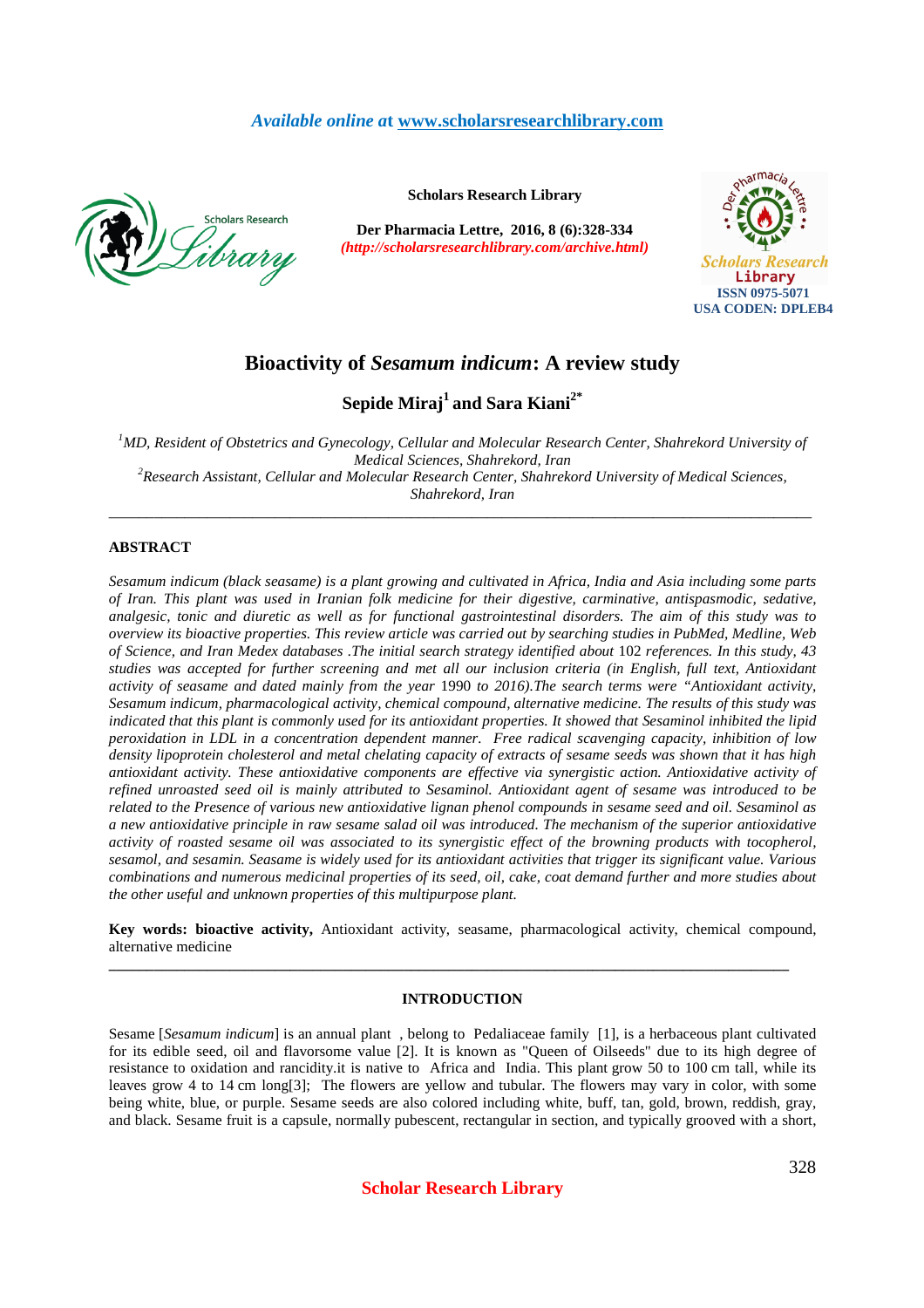triangular beak [4]. Sesame seeds are small. Their size, form, and colors vary with the thousands of varieties .The seed coat may be smooth or ribbed [5-7]. Sesame is consumed directly as sweetmeat, a "peanut butter-like" product, a candy ingredient, bread condiments, and snack foods.

\_\_\_\_\_\_\_\_\_\_\_\_\_\_\_\_\_\_\_\_\_\_\_\_\_\_\_\_\_\_\_\_\_\_\_\_\_\_\_\_\_\_\_\_\_\_\_\_\_\_\_\_\_\_\_\_\_\_\_\_\_\_\_\_\_\_\_\_\_\_\_\_\_\_\_\_\_\_

Traditionally, sesame seeds were used in Hindu culture as a "symbol of immortality" and its oil was used widely in prayers and burial ceremony.it was used in traditional Middle Eastern cooking. The nutritious seed cake is used as animal feed and sesame flour[8].Sesame oil is largely used in southern and Chinese cooking.

Recently, it is used for its usefulness for the liver, kidney, spleen and stomach. Its high oil content not only lubricates the intestines, but nourishes all the internal viscera. It is also known to blacken the hair, especially the black sesame. Hence, it is applied to white hair, habitual constipation and insufficient lactation. Sesame oil is also helpful in treating intestinal worms such as ascaris, tapeworm, etc.

Sesame seeds contain up to 55% oil and 20% protein. Sesame proteins consisted of lysine, tryptophan and methionine. Sesame oil is rich in linoleic and oleic acids, the predominance of gamma-tocopherol over the other isomers of vitamin E and high content of fat-soluble lignans [sesamin and sesamolin][9]**.**Sesame oil is constituted 50% of compound of this herb, which is highly resistant to oxidation, and 25% protein, which has a unique balance of amino acids[10].Sesame seed contain vital minerals, vitamins, phytosterols, polyunsaturated fatty acids, tocopherols and unique class of lignans such as sesamin and sesamolin Sesame seed is high in protein, vitamin B1, dietary fiber as well as an excellent source of phosphorous, iron, magnesium calcium, manganese, copper and zinc . In addition to these important nutrients, sesame seeds contain two unique substances, sesamin and sesamolin. Both of these substances belong to a group of special beneficial fibers called lignans[sesamin, sesamolin, sesaminol and sesamolinol]. Sesame seed also contains lignan aglycones in oil and lignan glucosides. Sesame seed is rich in oil, contains high amounts of [83-90%] unsaturated fatty acids, mainly linoleic acid [37-47%], oleic acid [35-43%], palmitic [9-11%] and stearic acid [5-10%] with trace amount of linolenic acid. [6] The seeds are a rich source of antioxidants and bioactive compounds including phenolics, phytosterols, phytates, PUFA and short chain peptides. Sesame cake is a rich source of protein, carbohydrate and mineral nutrients. Sesame seeds have special significance for human nutrition on account of its high content of sulfur amino acids and phytosterols[11].

This herb is said to be rich in polyunsaturated fatty acids and natural antioxidants, sesamin, sesamolin and tocopherol homologues.Recent studies on the antioxidant and anti-carcinogenic activities of sesame seed have greatly increased its applications in health food products that assert for liver and heart protection and tumor prevention[12].

## **MATERIALS AND METHODS**

#### **Chemical constituent**

Sesame seeds contain thelignans, sesamolin, sesamin, pinoresinol andlariciresinol [13]. Insoluble 11S globulin and soluble 2S albumin, conventionally termed α-globulin and β-globulin, are the two major storage proteins and constitute 80−90% of total seed proteins in sesame[14].Comparison of amino acid composition indicated that they were substantially less hydrophobic than the known oleosins, and thus should not be aggregated multimers of oleosins. The results of immuno-recognition to sesame proteins revealed that these three polypeptides were unique proteins gathered in oil bodies, accompanying oleosins and triacylglycerols, during the active assembly of the organelles in maturing seeds[15]. The phospholipid , oleic and linoleic acids, chlorophyll and sesamolin , sesamol and γ-tocopherol was found[16]. 10 compounds [2-furfurylthiol, 2-phenylethylthiol, 2-methoxyphenol, 4-hydroxy-2,5-dimethyl-3[2H]-furanone, 2-pentylpyridine, 2-ethyl-3,5-dimethylpyrazine, acetylpyrazine, [E,E]-2,4-decadienal, 2-acetyl-1-pyrroline and 4-vinyl-2-methoxy-phenol] were quantified . On the basis of high OAVs in oil, especially 2-acetyl-1-pyrroline [roasty], 2-furfurylthiol [coffee-like], 2-phenylethylthiol [rubbery] and 4-hydroxy-2,5-dimethyl-3[2H]-furanone [caramel-like] were elucidated as important contributors to the overall roasty, sulphury odour of the crushed sesame material[17].The structures of novel sesaminol glucosides isolated from sesame seed were determined to be sesaminol 2′- O-β-d-glucopyranoside, sesaminol 2′-O-β-d-glucopyranosyl [1→2]-O-β-dglucopyranoside and sesaminol 2′-O-β-d- glucopyranosyl [1»2]-*O*-[β-d-glucopyransyl [1»6]]-[β-dglucopyranoside[18].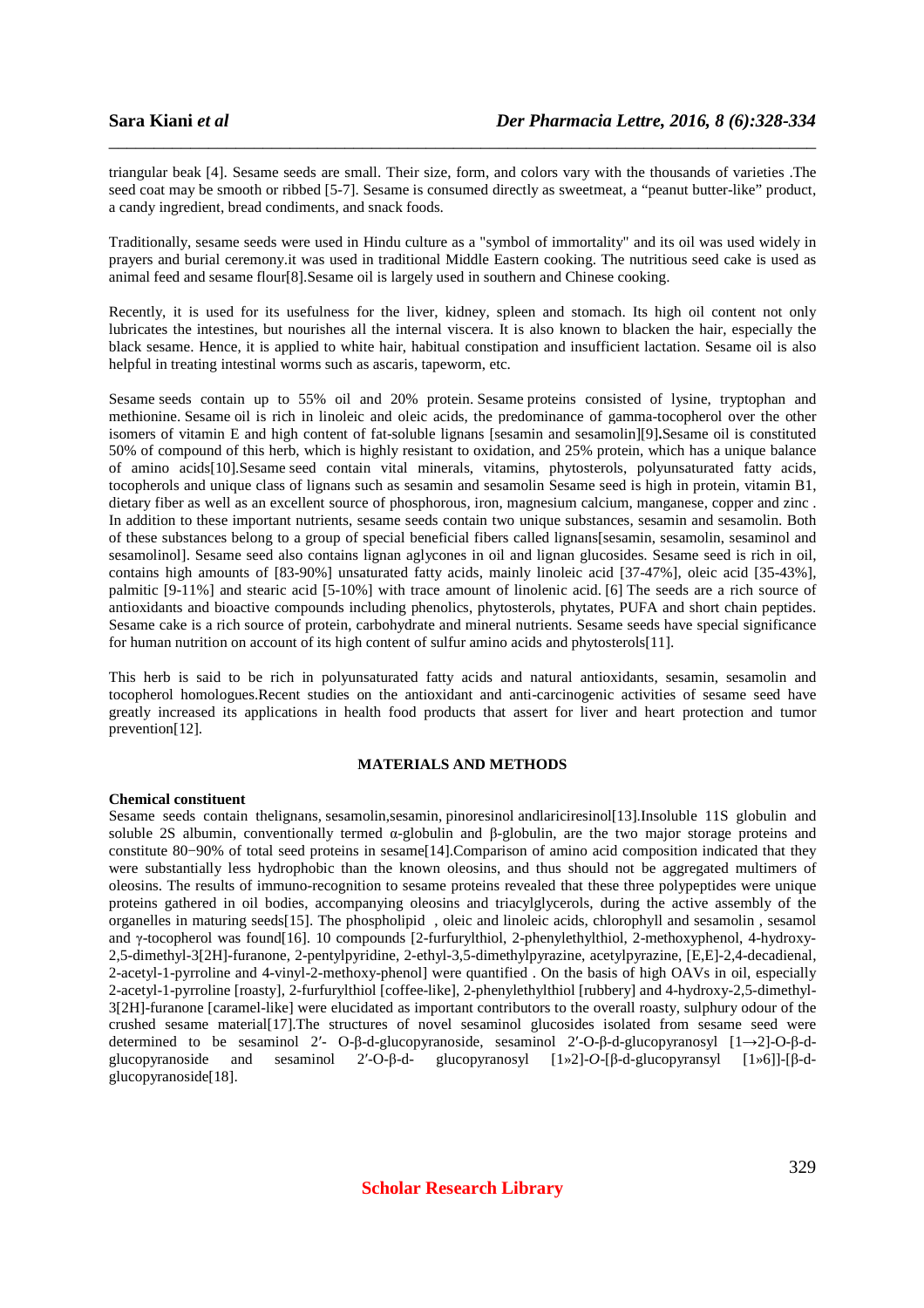#### **Mechanism of action**

The antioxidative agents [sesamin, sesamolin, sesamol, their glucosylated forms sesaminol glucosides and tocopherol make the oil very stable and therefore it has a long shelf life[19].Antioxidant properties of sesame fractions are related to lignans, an innate non-enzymatic antioxidant defense mechanism against reactive oxygen species which play a vital role in health promotion. The main antioxidant agent of sesame are Tocopherols. They are a class of plant phenolics that have important antioxidant and nutritional properties[20].they are natural antioxidants that inhibit oil oxidation. They have free radicals scavenging properties. The main function of  $\alpha$ -tocopherol is that of a radical-chain breaking antioxidant in membranes and lipoproteins, as well as in foods[21].Other tocols are still capable of exerting antioxidant and biological activities in spite of low plasma concentrations. Among the tocopherols, α-tocopherol is the predominant form in the photosynthetic tissues such as stems and leaves. Γtocopherol is the major tocopherol in sesame seeds, whereas α-and δ-tocopherols are present in smaller amounts. It is more potent than α-tocopherol in decreasing platelet aggregation, low density lipid [LDL] oxidation and delaying intra-arterial thrombus formation. The amount of γ-tocopherol in sesame ranges from 468.5 to 517.9 mg kg<sup>-1</sup> lipid while α-and δ-tocopherols are present at low levels. Γ-tocopherol to be 490-680 mg kg<sup>-1</sup> sesame oil. While it was 210-320, 750 and 800 mg kg−1 sesame oil, respectively in wild species, *S. alatum, Sesamum angustifolium* and *Sesamum latifolium*.

\_\_\_\_\_\_\_\_\_\_\_\_\_\_\_\_\_\_\_\_\_\_\_\_\_\_\_\_\_\_\_\_\_\_\_\_\_\_\_\_\_\_\_\_\_\_\_\_\_\_\_\_\_\_\_\_\_\_\_\_\_\_\_\_\_\_\_\_\_\_\_\_\_\_\_\_\_\_

#### **The antioxidant activity**

The total phenolic content, total antioxidant status, free radical scavenging capacity, inhibition of low density lipoprotein cholesterol and metal chelating capacity of extracts of whole black and whole white sesame seeds and their hull fractions in 80% aqueous ethanol were investigated. Results was found that Sesame products displayed good ferrous ion chelating capacities. besides, it was demonstrated that there was a considerable antioxidant activity of sesame products especially black sesame hulls[22].The antioxidant activity of ethanolic extracts of sesame coat was investigated. The antioxidant activity of 1.0 mg EESC was equal to 1.0 mg tocopherol but was weaker than 1.0 mg butylated hydroxyanisole on peroxidation of linoleic acid. EESC showed an inhibitory effect against the formation of thiobarbituric acid reactive substances in a liposome model system. Besides, phenolic compounds and tetranortriterpenoids indicating antioxidant activity, are present in EESC. Result showed that antioxidant activity of this plant is due to its free radical reaction, metal-binding ability and quenching of reactive oxygen [23].Sesaminol extracted from acetone extract of sesame seed.it was shown that sesamolin in unprocessed sesame oil is the source of seaseminol. Sesaminol was not so greatly removed by the deodorization process. The antioxidative activity of Sesaminol was relatively equal to those of sesamol and γ-tocopherol by the thiocyanate method. Therefore, it seems that the antioxidative activity of refined unroasted seed oil is mainly attributed to Sesaminol[24].The effective components of mashed sesame seed with acetone was investigated. The acetone extract showed strong antioxidative activity with the thiocyanate method and offer 4 active antioxidative substances as P1, P2, P3 and P4. The antioxidative activities were in the order of P3 >P2>P1 >P4. The same components were also obtained from the 80% ethanol extractable polar fraction of the sesame oil cake treated with *β*-glucosidase, which suggested the presence of the active substances also as their glycosides in sesame seed[25].

Chemical constituents of sesame oil from two different colored seed varieties were examined. These antioxidative components are effective via synergistic action. Results indicated that both USM and RSM had antioxidant activity in a dose-dependent manner. Compared to USM, the RSM was a better antioxidant in most cases. this could be used as an alternative natural antioxidant for food applications[26].

Differences between two different varieties [cv. *Orhangazi* and cv. *Cumhuriyet*] of *Sesamum indicum* in growth parameters, lipid peroxidation, antioxidative enzyme activities and proline accumulation were tested. Results indicated that both parameters differ according to the ability of the variety in coping oxidative stress caused by salinity. Antioxidative activity of both variety were almost the same. however, the antioxidant enzyme activity of cv. *Cumhuriyet* was more when subjected to salt stress.[27].

In a study antioxidant agent of sesame was introduced to be related to the Presence of various new antioxidative lignan phenol compounds in sesame seed and oil. Sesaminol as a new antioxidative principle in raw sesame salad oil was introduced. The mechanism of the superior antioxidative activity of roasted sesame oil was associated to its synergistic effect of the browning products with tocopherol, sesamol, and sesamin[28].

The antioxidative activity of the crude extract of lignan glycosides obtained from unroasted defatted black sesame seeds was investigated in this study and it was shown that Fr2 and Fr3 showed better antioxidative activity and the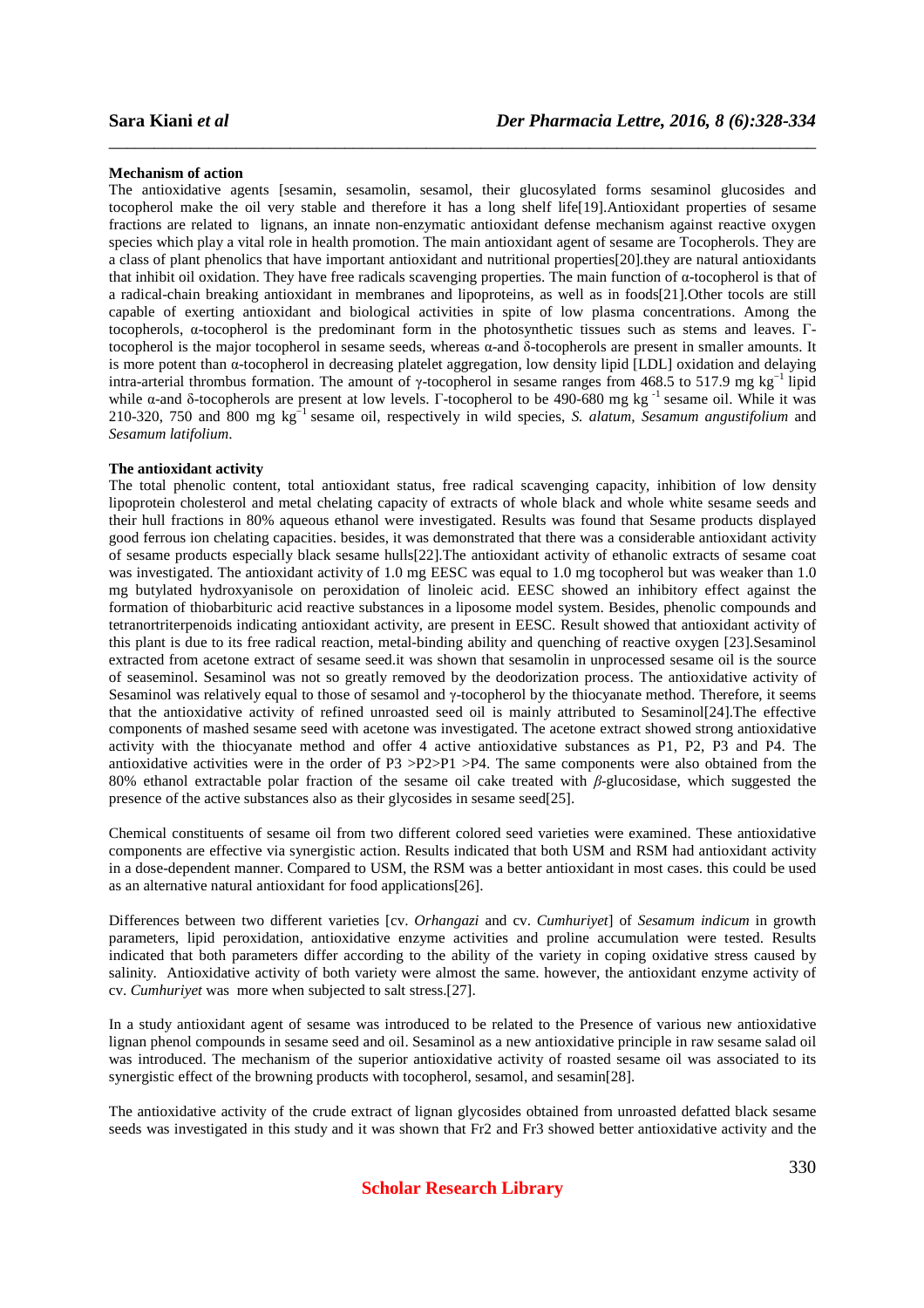main constituents were found to be lignan glycosides and some unknown brown materials. Besides, the brown materials exhibited exceptional DPPH free radical scavenging effect, whereas the identified sesaminol triglucoside in Fr2 and sesaminol diglucoside in Fr3 possess no such activity. Seaminol triglucoside and sesaminol diglucoside showed no effect on the extension of lag phase, while the brown materials had excellent inhibitory effect on the oxidation of LDL. Furthermore, natural antioxidants such as γ-tocopherol, sesamol and sesaminol were not detected in the crude extract of lignan glycosides. Our findings suggest that the brown materials present in Fr2 had a significant contribution to the antioxidative activity of the crude extract of lignan glycosides. thus, further studies are needed to diagnose their nature[29].

\_\_\_\_\_\_\_\_\_\_\_\_\_\_\_\_\_\_\_\_\_\_\_\_\_\_\_\_\_\_\_\_\_\_\_\_\_\_\_\_\_\_\_\_\_\_\_\_\_\_\_\_\_\_\_\_\_\_\_\_\_\_\_\_\_\_\_\_\_\_\_\_\_\_\_\_\_\_

Antioxidative constituents of unroasted and roasted sesame seed oil were investigated. The main active constituent in fresh unroasted seed oil was *γ*-tocopherol, and that of roasted seed oil was sesamol, which was produced by hydrolysis of sesamolin that is present to a large degree in roasted sesame seed oil. This conversion of sesamolin to sesamol is catalyzed by acids[30].

Resveratrol, sesamol, sesame oil and sunflower oil are known natural dietary components with intrinsic cancer and antioxidant activities. Comparatively, sesame oil was the most potent followed by sesamol and then resveratrol. Only sesamol and resveratrol showed a remarkable cytotoxic activity in the brine shrimp lethality assays as well as profound free radical scavenging activity in the DPPH bioassay[31].

In an animal study,The effects of sesamin on hepatic fatty acid oxidation were examined in rats that were fed experimental diets containing various amounts of sesamin for 15 days. Dietary sesamin increased oxidation rates in a dose-dependent manner. Mitochondrial activity almost incease 2-fold in rats on the 0.5% sesamin diet. Peroxisomal activity became10 times more in rats fed a 0.5% sesamin diet in relation to rats on the sesamin-free diet [32].

Sesame cake was extracted with methanol to obtain a crude antioxidant extract. Its antioxidant activity was evaluated using the β-carotene bleaching method, linoleic acid peroxidation method and free radical scavenging assay, using 2,2-diphenyl-1-picryl hydrazyl radical. Results showed that crude extract was effective at 100 and 200 ppm levels and comparable with butylated hydroxy toluene at 200 ppm, whereas purified extract showed comparable or better activities at 5, 10, 50, 100 and 200 ppm levels[33].

Antioxidant activity of methanolic extract of sesame cake was evaluated. Results indicated that sesame cake extract, in vegetable oils, could significantly lower the peroxide value, diene value and *p*-anisidine value of oils at 5, 10, 50 and 100 ppm levels during storage at 60 °C. The study also indicated a better antioxidant effect for sesame cake extract than BHT at 200 ppm[34].

In a study, it was suggested that Consumption of moderate amounts of sesame seeds significantly increase plasma γtocopherol and alter plasma tocopherol ratios in humans and elevated plasma γ-tocopherol and enhanced vitamin E bioactivity[34].

In an animal study, it was indicated that sesame seed lignans enhance vitamin E activity in rats fed a low αtocopherol diet and cause a marked increase in α-tocopherol concentration in the blood and tissue of rats fed an αtocopherol-containing diet with sesame seed or its lignans[35].

The effects of drought on growth, protein content, lipid peroxidation, superoxide dismutase, peroxidase , catalase and polyphenol oxidase were studied in leaves and roots of two speies of *Sesamum indicum* L and it showed that lipid peroxidation was lower in Yekta than in Darab 14. Severe stress increased antioxidant activities in leaves and roots, especially in Yekta[36].

The free radical scavenging capacity of antioxidants from sesame cake extract was studied.

The *k*2 values of the sesame antioxidants were compared with those of butylated hydroxytoluene and α-tocopherol. The  $k_2$  values were shown that sesamol, sesamol dimer, sesamin, sesamolin, sesaminol triglucoside, and sesaminol diglucoside had the lowest to the highest degree.

**Scholar Research Library**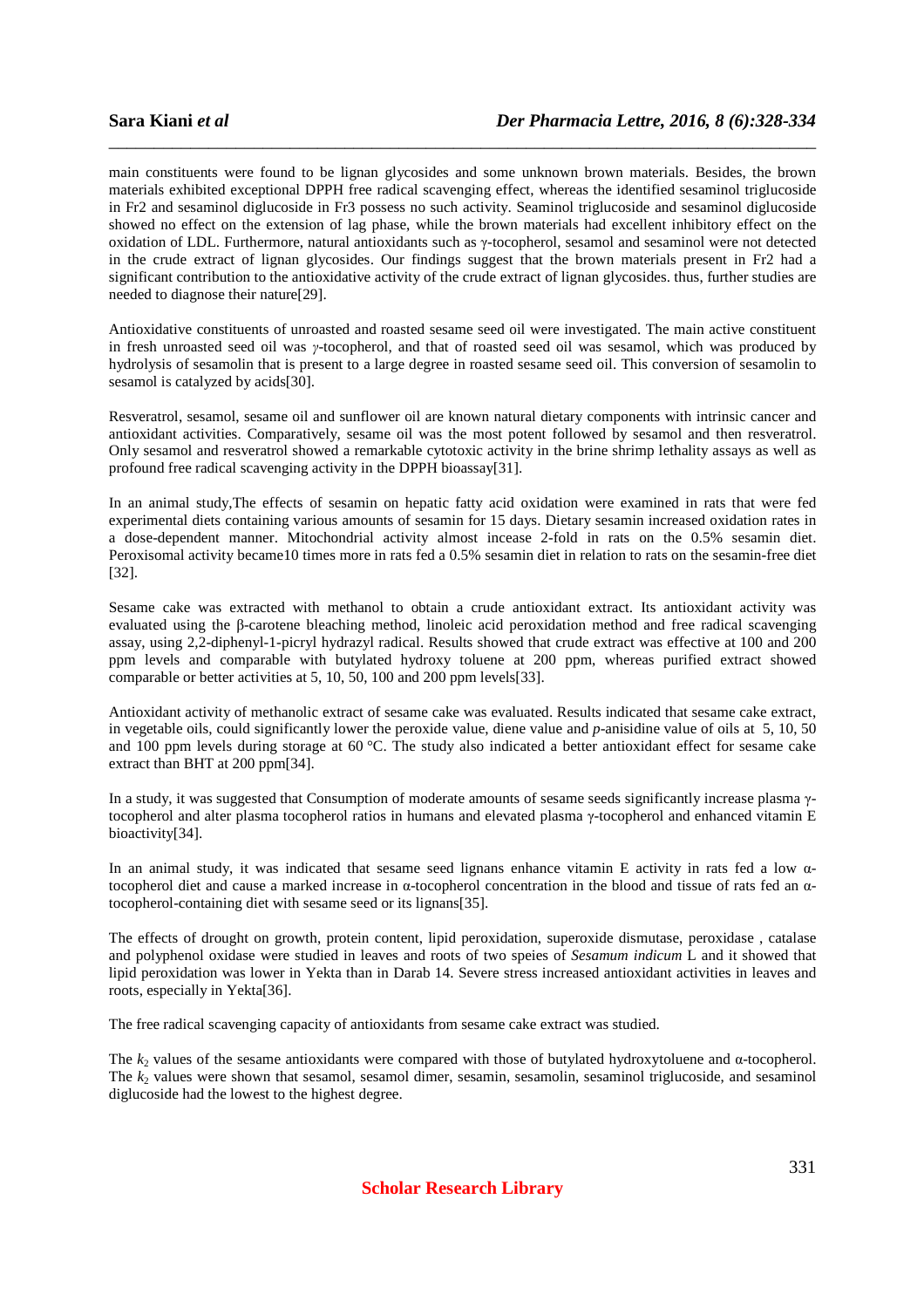In a vitro study, antioxidant properties of Sesaminol was investigated. Sesaminol inhibited the lipid peroxidation in LDL in a concentration dependent manner .besides, findings suggest that sesaminol is a potentially effective antioxidant that can protect LDL against the oxidation[37].

\_\_\_\_\_\_\_\_\_\_\_\_\_\_\_\_\_\_\_\_\_\_\_\_\_\_\_\_\_\_\_\_\_\_\_\_\_\_\_\_\_\_\_\_\_\_\_\_\_\_\_\_\_\_\_\_\_\_\_\_\_\_\_\_\_\_\_\_\_\_\_\_\_\_\_\_\_\_

the antioxidant activities of lignans and tocopherols as well as the browning reaction and its products in sesame seed and/or its oil was reviewed in a study and It is concluded that the composition and structure of browning reaction products and their impacts on sesame ingredients need to be further studied to better explain the remaining mysteries of sesame oil[38].

Antioxidant activity of N-acetylcysteine [NAC] and sesame oil was investigated and NAC supplementation presented significant antioxidant capacity by means of preventing serum lipid status alterations, hepatic damage, and HPA axis disturbance due to high-cholesterol feeding in middle-aged mice. Results showed a beneficial preventive action of plant-derived antioxidants, such as NAC, on lipid metabolism and on the HPA axis[39].

In an animal study, the antioxidant potential and tumor necrosis factor alpha-[TNF-α] inhibiting activity of sesame oil against acute doxorubicin-induced cardiotoxicity was investigated.

 The chronic oral administration of sesame oil prevents acute doxorubicin-induced cardiotoxicity by enhancing cardiac endogenous antioxidants and decreasing myocardial TNF-α expression[40].

We investigated the protective effect of sesame oil against nutritional steatohepatitis in mice and it was concluded that sesame oil protects against steatohepatitic fibrosis by decreasing oxidative stress, inflammatory cytokines, leptin and TGF-β1[41].

We investigated the location of radical in various sesame seeds .the 2D imaging of the irradiated white sesameseeds showed that free radicals were located throughout the entire seed. New type of imaging showed the exact location of radical species in various sesameseeds[42].

the effects of sesame butter versus sesame oil on the serum levels of glucose, lipid profile, and oxidative stress biomarkers in diabetic rats was investigated and it showed that the diabetic groups treated with sesame butter and sesame oil had significantly lower levels of glucose and higher levels of high-density lipoprotein than did the diabetic control group [P<0.05]. Sesame butter supplementation also increased TAC and decreased MDA concentrations significantly in the diabetic rats  $[{\rm P}<0.05]$ . The antihyperglycemic, antioxidative, and partly lipidlowering effects of sesame butter make it an excellent candidate for future human studies on diabetes, although further research is needed to determine the exact dose and duration of supplementation[43].

The efficacy of sesame oil in controlling Osteoarthritis pain in rats was investigated and it was shown that Sesame oil significantly decreased joint pain compared with positive control group in a dose-dependent manner. Sesame oil decreased lipid peroxidation in muscle but not in serum. Besides, it was concluded that daily sesame oil supplement may attenuate early joint pain by inhibiting Nrf2-associated muscular oxidative stress in OA rat model[44].

the effect of sesame oil Shirodhara [SOS] against warm water Shirodhara [WWS] on improving sleep quality and quality of life [QOL] among persons reporting sleep problems was tested and it was shown that SOS may be a safe potential treatment to improve sleep quality and QOL in persons with sleep problems[45].

The effects of sugarcane dietary fiber [SDF] and pre-emulsified sesame oil for pork fat replacement on batter characteristics was evaluated. Replacing pork fat with SDF and pre-emulsified sesame oil significantly affected color, water- and fat-binding properties, texture, dynamic rheology, microstructure and sensory analysis.[46].

The protective and antioxidant potential of sesame oil [SO] and [or] alpha-lipoic acid [ALA] against DZN toxicity in male Wistar albino rats was investigated. DZN-treated animals exhibited macrocytic hypochromic anemia .SO and [or] ALA supplementation ameliorated the deleterious effects of DZN intoxication. Results showed that Seasame oil can reduce the side effects of DZN through their antioxidant and free radical-scavenging activities[47].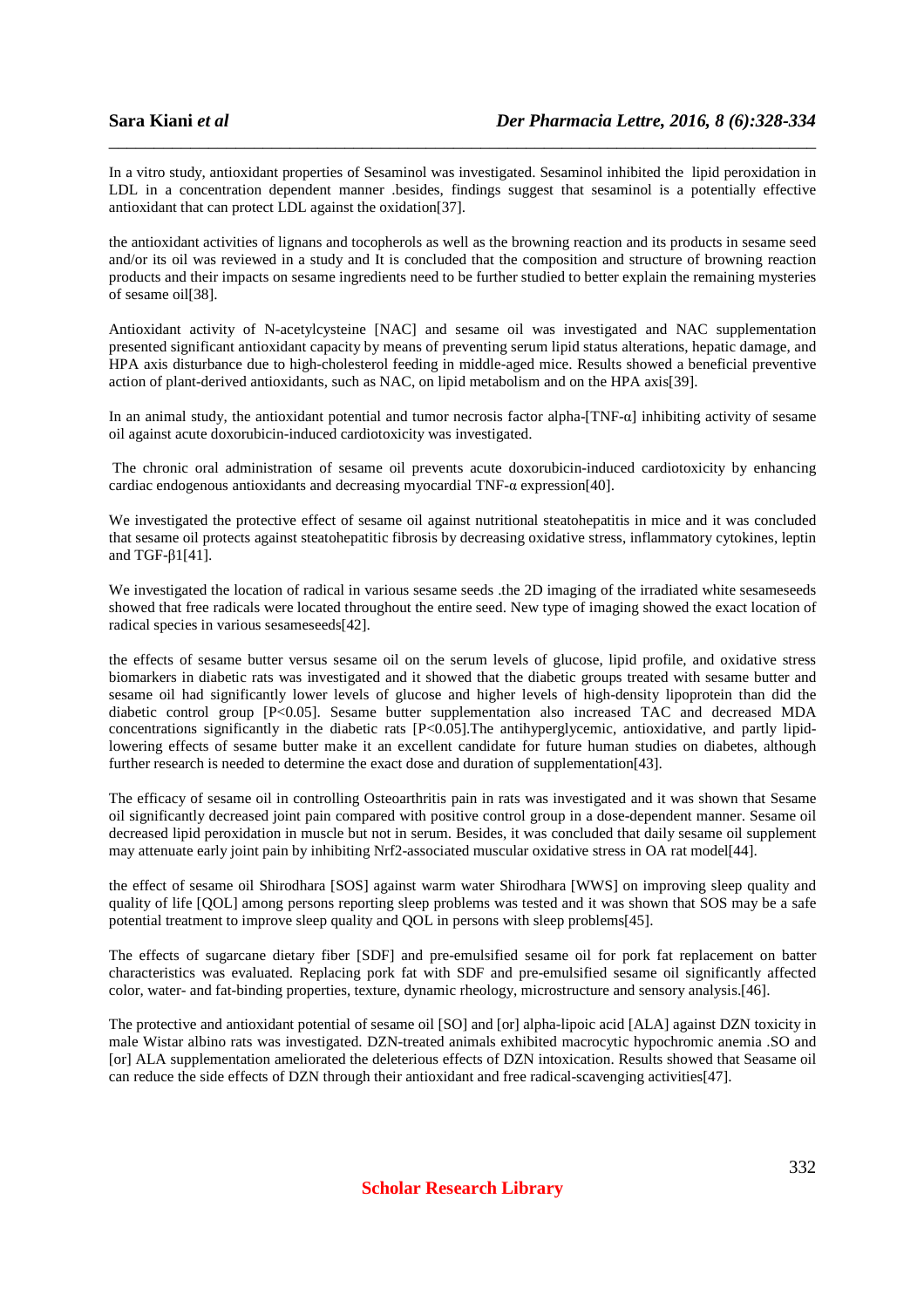The efficiency of tertiary butyl hydroquinone [TBHQ] as an antioxidant in sesame oil [sesamum indicum] by density, viscosity and ultrasonic velocity was investigated. It was concluded that sesame oil with 200 ppm TBHQ can be used for frying without adverse effect on physical properties[48].

\_\_\_\_\_\_\_\_\_\_\_\_\_\_\_\_\_\_\_\_\_\_\_\_\_\_\_\_\_\_\_\_\_\_\_\_\_\_\_\_\_\_\_\_\_\_\_\_\_\_\_\_\_\_\_\_\_\_\_\_\_\_\_\_\_\_\_\_\_\_\_\_\_\_\_\_\_\_

In a study, the non-lipid, aqueous components associated with SO would have tested to whether have antiinflammatory and antioxidant effects. These results suggest the presence of potent anti-inflammatory and antioxidant compounds in sesame oil aqueous extract [SOAE]. Furthermore, SOAE differentially regulated expression of scavenger receptors and increased ATP-binding cassette A1 [ABCA1] mRNA expression through activating liver X receptors [LXRs] [49].

### **Potential side effects**

There are possibility of allergies to sesame Oil, the limit of sensitivity should fall to 5 p.p.m(50).

### **REFERENCES**

- [1].D Bedigian. Webbia. **2015**;70(1):1-42.
- [2].D Bedigian. *Genet. Resour. Crop Evol*. **2010**;57(5):641-7.
- [3].J Xu, S Chen, Q Hu. *Food chem*. **2005**;91(1):79-83.
- [4].Vittori Gouveia Lde A, Cardoso CA, de Oliveira GM, Rosa G, Moreira AS. *J med food*. **2016**;19(4):337-45.
- [5].Devarajan S, Singh R, Chatterjee B, Zhang B, Ali A*. J clin lipidol*. **2016**;10(2):339-49.
- [6].S Devarajan, B Chatterjee, H Urata, B Zhang, A Ali, R Singh, et al. *Am J Med*. **2016**.
- [7].DZ Hsu, PY Chu, IM Jou*. Food nutr res.* **2016**;60:29807.
- [8].D Bedigian. *Novon*. **2014**;23(1):5-13.
- [9].AN Martinchik. *Vopr Pitan*. **2011**;80(3):41-3.
- [10].L Johnson, T Suleiman, E Lusas. *J. Am. Oil Chem. Soc*. **1979**;56(3):463-8.
- [11].N Pathak, AK Rai, R Kumari, KV Bhat. *Pharm rev*. **2014**;8(16):147-55.
- [12].F-C Cheng, T-R Jinn, RC Hou, JT Tzen.. *Int J Biomed Sci*. **2006**;2(3):284-8.
- [13].K Yamashita, Y Nohara, K Katayama, M Namiki. *J nutr*. **1992**;122(12):2440-6.
- [14]. SS Tai, LS Wu, EC Chen, JT Tzen. *J Agric Food Chem*. **1999**;47(12):4932-8.
- [15].EC Chen, SS Tai, C-C Peng, JT Tzen. *Plant cell physiol*. **1998**;39(9):935-41.
- [16].GC Yen. *J Sci Food Agric*. **1990**;50(4):563-70.
- [17].P Schieberle.*Food Chem*. **1996**;55(2):145-52.
- [18].H Katsuzaki, S Kawakishi, T Osawa.*Phytochem*. **1994**;35(3):773-6.
- [19].C-H Chung. *Phytochem*.**2004**:13-30.
- [20].KP Suja, A Jayalekshmy, C Arumughan. *J Agric Food Chem*. **2004**;52(4):912-5.
- [21].A Kamal-Eldin, L-Å Appelqvist. *Lipids*. **1996**;31(7):671-701.
- [22].F Shahidi, CM Liyana-Pathirana, DS Wall. *Food Chem*. **2006**;99(3):478-83.
- [23].Chang L-W, Yen W-J, Huang SC, Duh P-D. *Food chem*. **2002**;78(3):347-54.
- [24].Y Fukuda, M Nagata, T Osawa, M Namiki. *J. Am. Oil Chem. Soc*. **1986**;63(8):1027-31.
- [25].Y Fukuda, T Osawa, M Namiki, T Ozaki.*Agric Biol Chem.* **1985**;49(2):301-6.
- [26].H Mohamed, I Awatif. *Food chem.* **1998**;62(3):269-76.
- [27].H Koca, M Bor, F Özdemir, I Türkan. *Environ Exper Bot*. **2007**;60(3):344-51.
- [28].M Namiki. *Food rev int*. **1995**;11(2):281-329.
- [29].Y-S Shyu, LS Hwang. *Food Res Int.* **2002**;35(4):357-65.
- [30].Y Fukuda, M Nagata, T Osawa, M Namiki. *Agric Biol Chem*. **1986**;50(4):857-62.

[31].GJ Kapadia, MA Azuine, H Tokuda, M Takasaki, T Mukainaka, T Konoshima, et al. *Pharmacol Res.* **2002**;45(6):499-505.

- [32].L Ashakumary, I Rouyer, Y Takahashi, T Ide, N Fukuda, T Aoyama, et al. *Cell Metab*. **1999**;48(10):1303-13.
- [33].K Suja, A Jayalekshmy, C Arumughan. *Food Chem*. **2005**;91(2):213-9.
- [34].K Suja, JT Abraham, SN Thamizh, A Jayalekshmy, C Arumughan. *Food Chem*. **2004**;84(3):393-400.
- [35].Yamashita K, Iizuka Y, Imai T, Namiki M. *Lipids*. **1995**;30(11):1019-28.
- [36].Fazeli F, Ghorbanli M, Niknam V. *Biol Plantarum*. **2007**;51(1):98-103.
- [37].Kang M-H, Naito M, Sakai K, Uchida K, Osawa T. *Life sci.* **1999**;66(2):161-71.
- [38].Wan Y, Li H, Fu G, Chen X, Chen F, Xie M. *J Sci Food Agric*. **2015**;95(13):2571-8.
- [39].L-M Korou, G Agrogiannis, C Koros, E Kitraki, IS Vlachos, I Tzanetakou, et al Scientific reports. **2014**;4.
- [40].MT Saleem, MC Chetty, S Kavimani. *Ther Adv Cardiovasc* Dis. **2014**:1753944713516532.